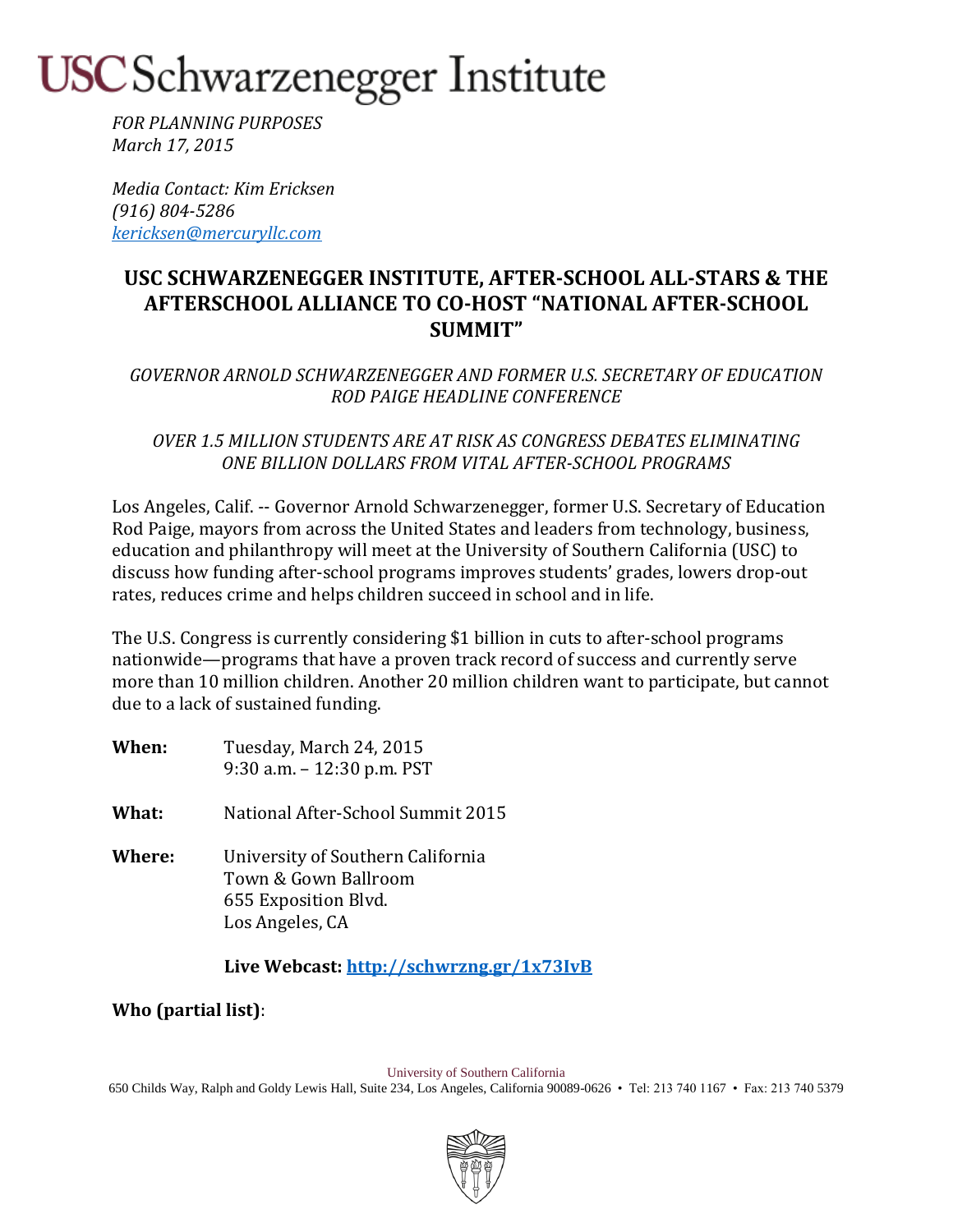## USC Schwarzenegger Institute

### **9:30 a.m. Opening Remarks**

- Arnold Schwarzenegger, 38<sup>th</sup> Governor of California
- $\bullet$
- **10:00 a.m. Then and Now: Decade of After-School Excellence – Helping Our Kids Succeed**
	- Arnold Schwarzenegger, 38<sup>th</sup> Governor of California
	- Dr. Rod Paige, U.S. Secretary of Education 2001-2005
	- Frank Fowler, Chief of Police, Syracuse, NY
	- Bonnie Reiss, Global Director, USC Schwarzenegger Institute

### **11:00 a.m. A Conversation with our Nation's Mayors**

- Mayor Karl Dean, Nashville, TN
- Mayor Cherie Wood, City of South Salt Lake, UT
- Mayor Betsy Price, Fort Worth, TX
- Mayor Miguel Pulido, Santa Ana, CA
- Mayor Jeffery Lunde, Brooklyn Park, MN
- Jodi Grant, Executive Director, Afterschool Alliance

### **11:45 a.m. Keeping America Competitive and Innovative – the Role of After-School Programs**

- Arnold Schwarzenegger, 38<sup>th</sup> Governor of California
- Dr. Maggie Johnson, Director of Education & University Relations, Google
- Phil Libin, CEO, Evernote
- Tim Ferriss, Author, Entrepreneur, Angel Investor

###

#### **About the USC Schwarzenegger Institute**

The USC Schwarzenegger Institute is committed to advancing post-partisanship, by which leaders put people over political parties and work together to find the best ideas and solutions to benefit the people they serve. Housed in the Sol Price School of Public Policy, the Institute focuses on state and global policy, bringing the best thought leaders together from business, government, nonprofits and academia, where together they work to develop real-world, sustainable solutions to the critical issues of our day. More information about the Institute can be found at [http://schwarzenegger.usc.edu/.](http://schwarzenegger.usc.edu/)

#### **About the Afterschool Alliance**

The Afterschool Alliance is a nonprofit public awareness and advocacy organization working to ensure that all children and youth have access to quality afterschool programs. More information is available at [www.AfterschoolAlliance.org.](http://www.afterschoolalliance.org/)

#### University of Southern California

650 Childs Way, Ralph and Goldy Lewis Hall, Suite 234, Los Angeles, California 90089-0626 • Tel: 213 740 1167 • Fax: 213 740 5379 **About After-School All-Stars**